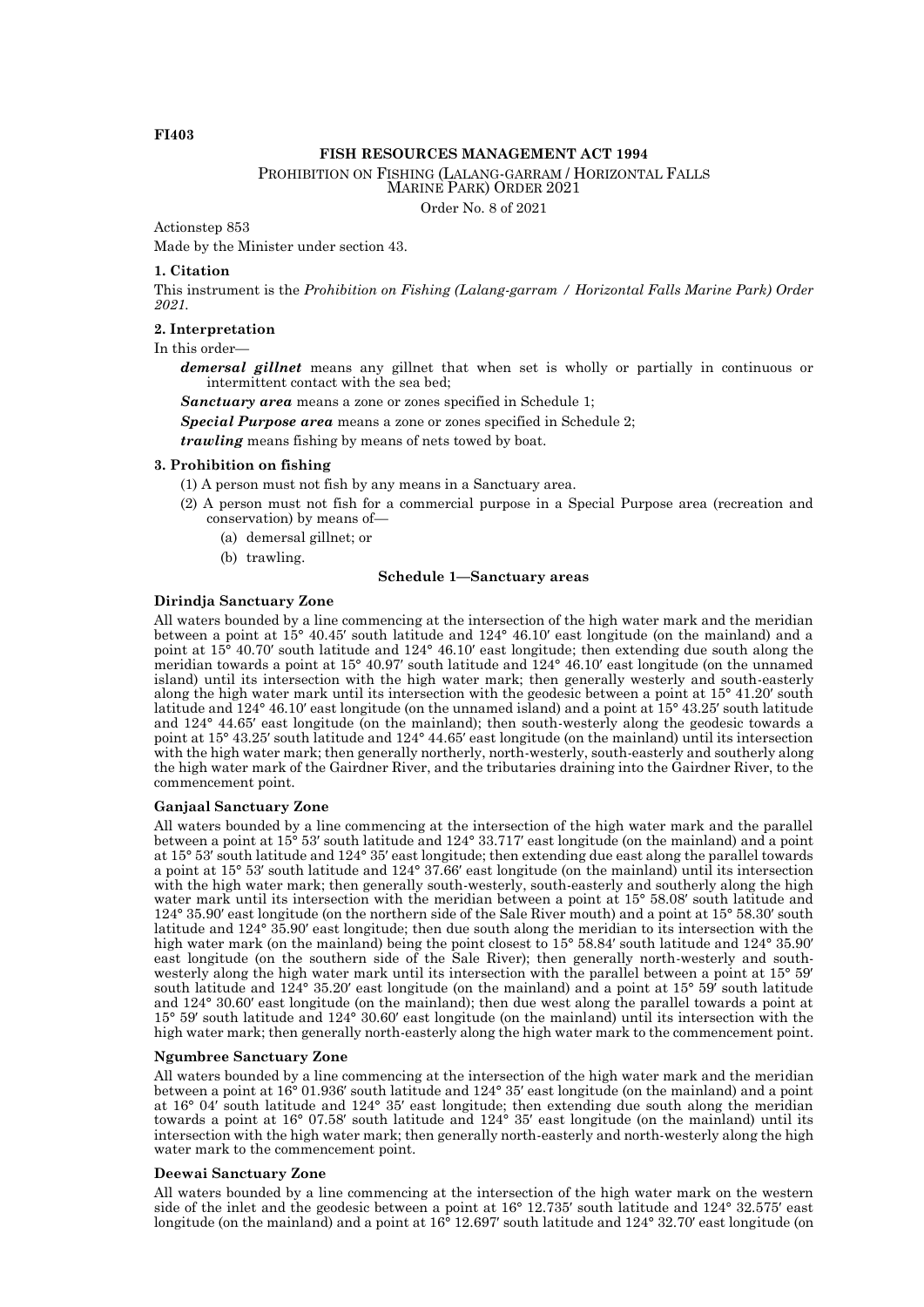the mainland); then extending easterly along the geodesic towards a point at 16° 12.697′ south latitude and 124° 32.70′ east longitude (on the mainland) until its intersection with the high water mark on the eastern side of the inlet; then generally south-easterly, easterly, south-westerly, north-westerly, easterly and north-westerly along the high water mark to the commencement point.

# **Iledda Sanctuary Zone**

All waters bounded by a line commencing at a point at 16° 18′ south latitude and 124° 22′ east longitude; then extending due east along the parallel towards a point at 16° 18′ south latitude and 124° 24.38′ east longitude (on the mainland) until its intersection with the high water mark; then generally southerly, easterly, north-easterly and south-easterly along the high water mark until its intersection with the geodesic between a point at 16° 23.86′ south latitude and 124° 51.05′ east longitude (on the mainland) and a point at 16° 24.34′ south latitude and 124° 50.70′ east longitude (on the unnamed island); then south-westerly along the geodesic towards a point at 16° 24.34′ south latitude and 124° 50.70′ east longitude (on the unnamed island) until its intersection with the high water mark; then generally south-westerly and southerly along the high water mark until its intersection with the geodesic between a point at 16° 24.525′ south latitude and 124° 50.565′ east longitude (on the unnamed island) and a point at 16° 27.015′ south latitude and 124° 48.745′ east longitude (on the mainland); then southwesterly along the geodesic towards a point at 16° 27.015′ south latitude and 124° 48.745′ east longitude (on the mainland) until its intersection with the high water mark; then generally westerly, northwesterly and south-westerly along the high water mark until its intersection with the parallel between a point at 16° 21.90′ south latitude and 124° 22.40′ east longitude (on the mainland) and a point at 16° 21.90′ south latitude and 124° 22.03′ east longitude (on the unnamed island); then due west across the parallel towards a point at 16° 21.90′ south latitude and 124° 22.03′ east longitude (on the unnamed island) until its intersection with the high water mark; then generally north-westerly along the high water mark until its intersection with the meridian between a point at  $16^{\circ}$  21.86' south latitude and 124° 22′ east longitude (on the unnamed island) and 16° 18′ south latitude and 124° 22′ east longitude; then due north along the meridian to the commencement point.

# **Mooloogoob Sanctuary Zone**

All waters bounded by a line commencing at a point at 16° 03′ south latitude and 124° 00.80′ east longitude; then extending due east along the parallel to a point at 16° 03′ south latitude and 124° 06.20′ east longitude; then due south along the meridian towards a point a 16° 07.16′ south latitude and 124° 06.20′ east longitude (on the easternmost island of the Kingfisher Islands group) until its intersection with the high water mark; then generally north-westerly, south-easterly, westerly and south-easterly along the high water mark until its intersection with the meridian between a point at 16° 07.25′ south latitude and 124° 05.90′ east longitude (on the easternmost island of the Kingfisher Islands group) and a point at 16° 07.03′ south latitude and 124° 05.90′ east longitude; then due south along the meridian to a point at 16° 07.30′ south latitude and 124° 05.90′ east longitude; then due west along the parallel to a point at 16° 07.30′ south latitude and 124° 00.80′ east longitude; then due north along the meridian to the commencement point; but excluding the Mooloogoob Special Purpose Zone.

### **Ganbadba Sanctuary Zone**

All waters bounded by a line commencing at a point at 16° 03′ south latitude and 123° 50.80′ east longitude; then extending due east along the parallel to a point at 16° 03′ south latitude and 123° 54.60′ east longitude; then due south along the meridian towards a point at 16° 12.69′ south latitude and 123° 54.60′ east longitude (on the mainland) until its intersection with the high water mark; then generally south-easterly along the high water mark until its intersection with the meridian between a point at 16° 16.70′ south latitude and 123° 58.85′ east longitude (on the mainland) and a point at 16° 16.92′ south latitude and 123° 58.85′ east longitude (on the mainland); then due south along the meridian towards a point at 16° 16.92′ south latitude and 123° 58.85′ east longitude (on the mainland) until its intersection with the high water mark; then generally southerly, south-westerly and southeasterly along the high water mark until its intersection with the parallel between a point at 16° 19′ south latitude and  $123^{\circ}$  57.10′ east longitude (on the mainland) and a point at 16° 19<sup> $\dot{\ }$ </sup> south latitude and 123° 53.83′ east longitude (on the mainland); then due west along the parallel towards a point at 16° 19′ south latitude and 123° 53.83′ east longitude (on the mainland) until its intersection with the high water mark; then generally north-westerly and southerly along the high water mark until its intersection with the parallel between a point at 16° 19′ south latitude and 123° 53.40′ east longitude (on the mainland) and a point at 16° 19′ south latitude and 123° 53.03′ east longitude (on the unnamed island); then due west along the parallel towards a point at 16° 19′ south latitude and 123° 53.03′ east longitude (on the unnamed island) until its intersection with the high water mark; then generally northwesterly along the high water mark on the eastern side of the unnamed island until its intersection with the parallel between a point at 16° 17.50′ south latitude and 123° 51.98′ east longitude (on the unnamed island) and a point at 16° 17.50′ south latitude and 123° 50.80′ east longitude; then due west across the parallel to a point at 16° 17.50′ south latitude and 123° 50.80′ east longitude; then due north along the meridian to the commencement point.

### **Garaanngaddim Sanctuary Zone**

All waters bounded by a line commencing at the intersection of the high water mark on the northwestern side of the inlet and the geodesic between a point at 16° 22.364′ south latitude and 123° 57.744′ east longitude (on the mainland) and a point at 16° 22.433′ south latitude and 123° 57.886′ east longitude (on the mainland); then extending along the geodesic towards a point at 16° 22.433′ south latitude and 123° 57.886′ east longitude (on the mainland) until its intersection with the high water mark on the south-eastern side of the inlet; then generally south-westerly, south-easterly, northwesterly, south-easterly (including the waters of Poulton Creek), north-westerly, easterly, northwesterly, south-easterly and northerly along the high water mark to the commencement point.